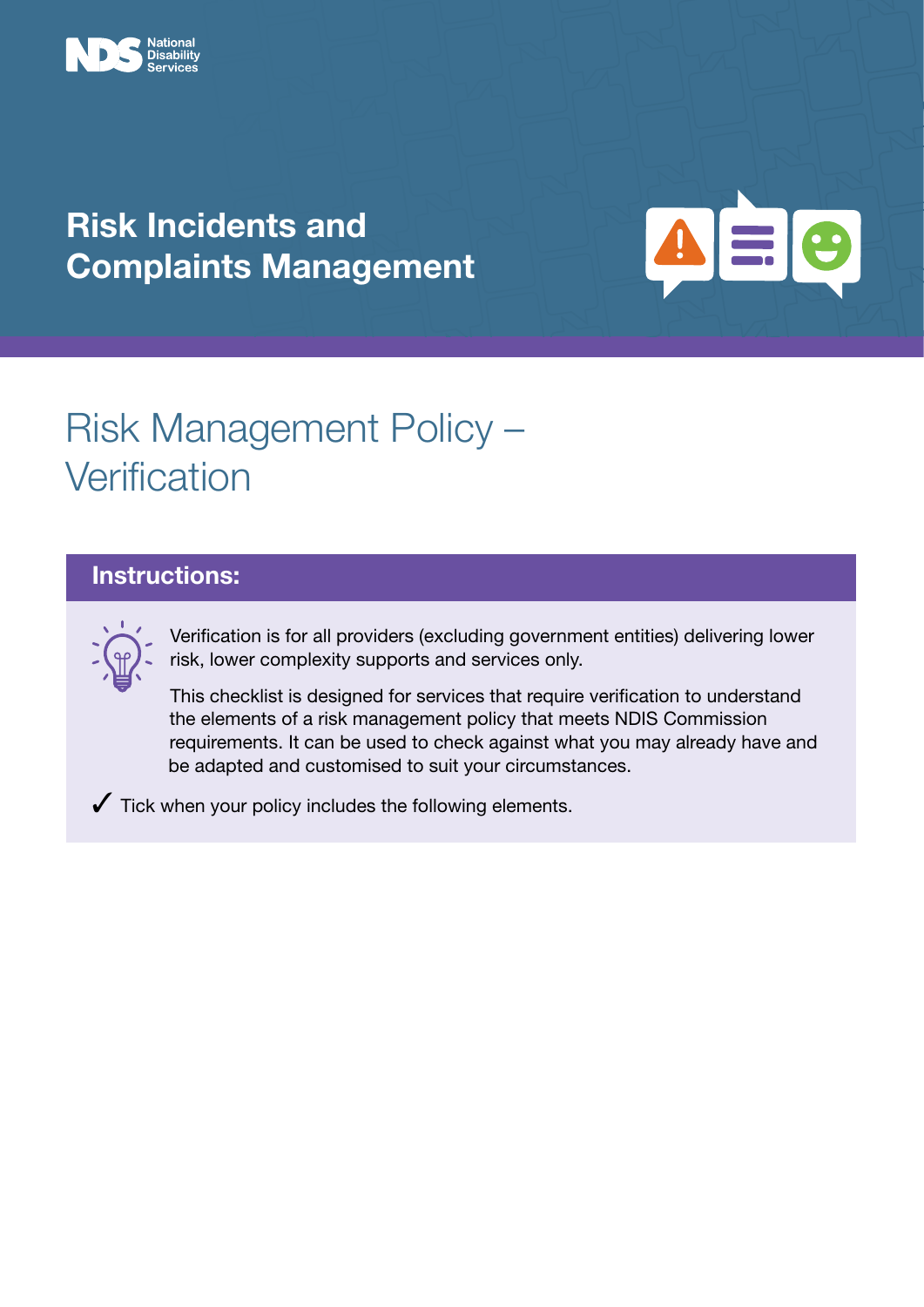



## Risk Management Policy – **Verification**

#### Definition of Risk and Risk Management

You identify risk as an event or circumstance that may have a negative effect on your organisation and/or operations e.g. the risk of COVID-19 infections spreading due to poor infection control procedures.

Risk management is about what you do to ensure you understand the risks your organisation faces and then makes informed decisions about how to manage these to minimise / avoid their impact. It involves a process of identifying, assessing and judging risks, assigning responsibilities and taking action to mitigate or anticipate them and then monitoring and reviewing progress. It seeks to address potential problem areas before they occur and creates a safer environment.

Your risk management covers the following areas:

- Risk to workers, participants visitors and contractors
- Business risk
- Compliance risk-insurance requirements, worker checks, NDIS Code of Conduct requirements and individual worker professional registration requirements.
- Emergency and disaster planning.

#### Roles and responsibilities

You identify someone who is responsible for risk assessment, management, monitoring and reporting.

They use a risk management plan to minimise reasonably foreseeable injury and harm to individuals, disruption to your operations, and damage to the environment and property that fits the needs of your organisation.

You ensure staff follow your risk management procedures that are detailed in your plan.

You ensure all staff are trained and have refresher training in infection prevention and control standard precautions including hand hygiene practices, respiratory hygiene and cough etiquette.

You ensure all staff and participants have access to adequate Personal Protective Equipment (PPE) and training including refresher training in their use is provided to all staff.